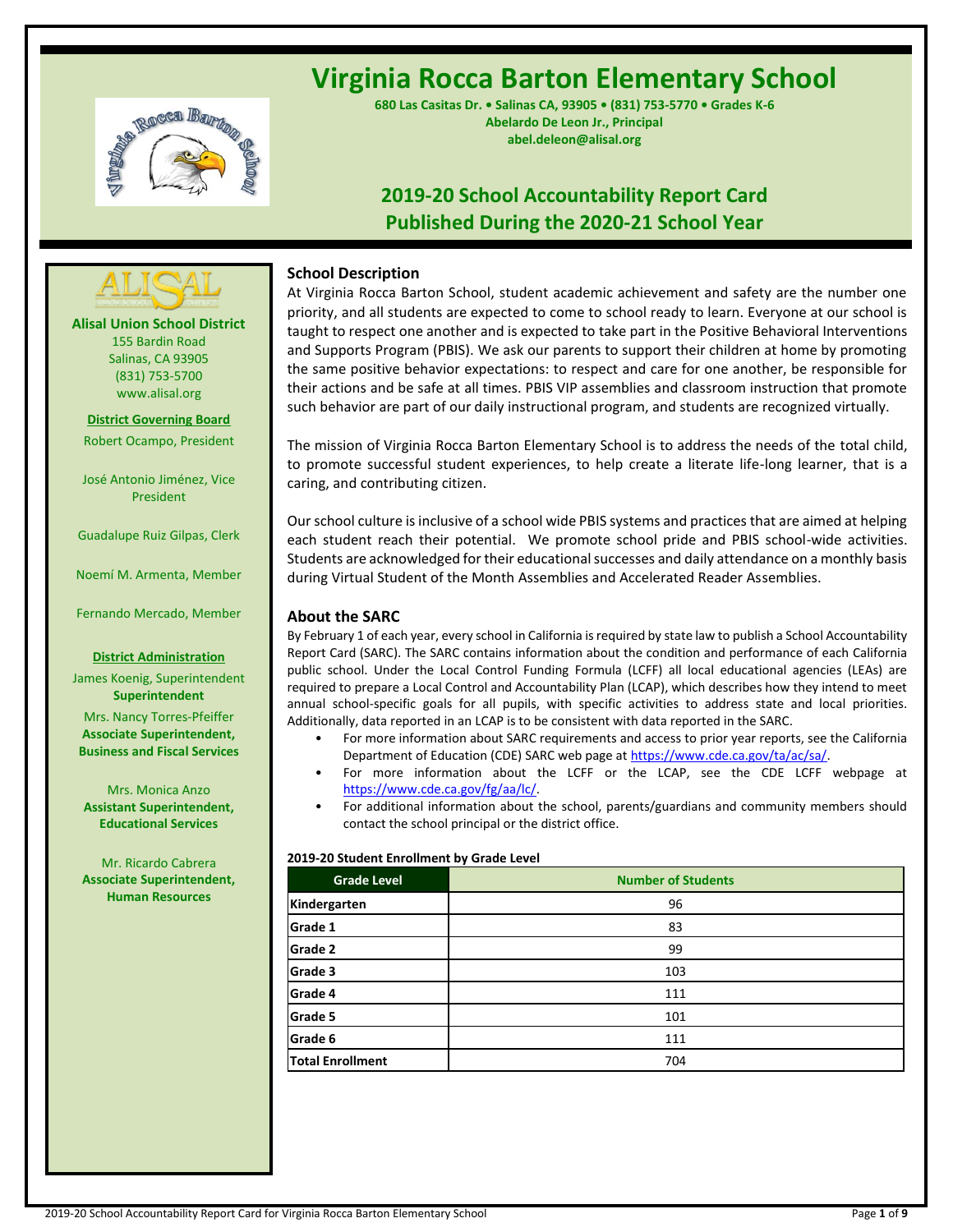#### **2019-20 Student Enrollment by Group**

| Group                             | <b>Percent of Total Enrollment</b> |
|-----------------------------------|------------------------------------|
| Asian                             | 0.1                                |
| Filipino                          | 0.3                                |
| <b>Hispanic or Latino</b>         | 95.2                               |
| White                             | 1.1                                |
| Socioeconomically Disadvantaged   | 87.8                               |
| <b>English Learners</b>           | 70                                 |
| <b>Students with Disabilities</b> | 5.3                                |
| <b>Homeless</b>                   | 9.9                                |

## **A. Conditions of Learning**

#### **State Priority: Basic**

The SARC provides the following information relevant to the State priority: Basic (Priority 1):

- Degree to which teachers are appropriately assigned and fully credentialed in the subject area and for the pupils they are teaching;
- Pupils have access to standards-aligned instructional materials; and
- School facilities are maintained in good repair

| Teacher Credentials for Virginia Rocca Barton Elementary School | 18-19 | $19 - 20$ | $20 - 21$ |
|-----------------------------------------------------------------|-------|-----------|-----------|
| With Full Credential                                            | 28    | 31        | 27        |
| <b>Without Full Credential</b>                                  |       |           |           |
| Teaching Outside Subject Area of Competence                     |       |           |           |

| Teacher Credentials for Alisal Union School District | $18-19$ | $19-20$ | $20 - 21$ |
|------------------------------------------------------|---------|---------|-----------|
| With Full Credential                                 |         |         | 29        |
| <b>Without Full Credential</b>                       |         |         |           |
| Teaching Outside Subject Area of Competence          |         |         |           |

#### **Teacher Misassignments and Vacant Teacher Positions at Virginia Rocca Barton Elementary School**

| <b>Indicator</b>                | 18-19 | $19 - 20$ | $20 - 21$ |
|---------------------------------|-------|-----------|-----------|
| Teachers of English Learners    |       |           |           |
| Total Teacher Misassignments*   |       |           |           |
| <b>Vacant Teacher Positions</b> |       |           |           |

Note: "Misassignments" refers to the number of positions filled by teachers who lack legal authorization to teach that grade level, subject area, student group, etc. \*Total Teacher Misassignments includes the number of Misassignments of Teachers of English Learners.

## **Quality, Currency, Availability of Textbooks and Instructional Materials (School Year 2020-21)**

In order to meet requirements for common core state standards (CCSS), materials were updated as part of the 2018 adoption.

K-6 Wonders is used to teach all Language Arts standards. In K-6, teachers use Eureka Math.

## **Textbooks and Instructional Materials**

#### **Year and month in which data were collected: 2019**

| <b>Core Curriculum Area</b>  | <b>Textbooks and Instructional Materials/Year of Adoption</b>                                            |  |  |  |
|------------------------------|----------------------------------------------------------------------------------------------------------|--|--|--|
| <b>Reading/Language Arts</b> | McMillan / McGraw-Hill, Wonders- K-3, Adopted 2017<br>McMillan / McGraw-Hill, Wonders- 4-6, Adopted 2018 |  |  |  |
|                              | The textbooks listed are from most recent adoption:<br>Yes                                               |  |  |  |
|                              | Percent of students lacking their own assigned textbook: 0                                               |  |  |  |
| <b>IMathematics</b>          | Eureka Math, Adopted 2018                                                                                |  |  |  |
|                              | The textbooks listed are from most recent adoption:<br>Yes                                               |  |  |  |
|                              | Percent of students lacking their own assigned textbook: 0                                               |  |  |  |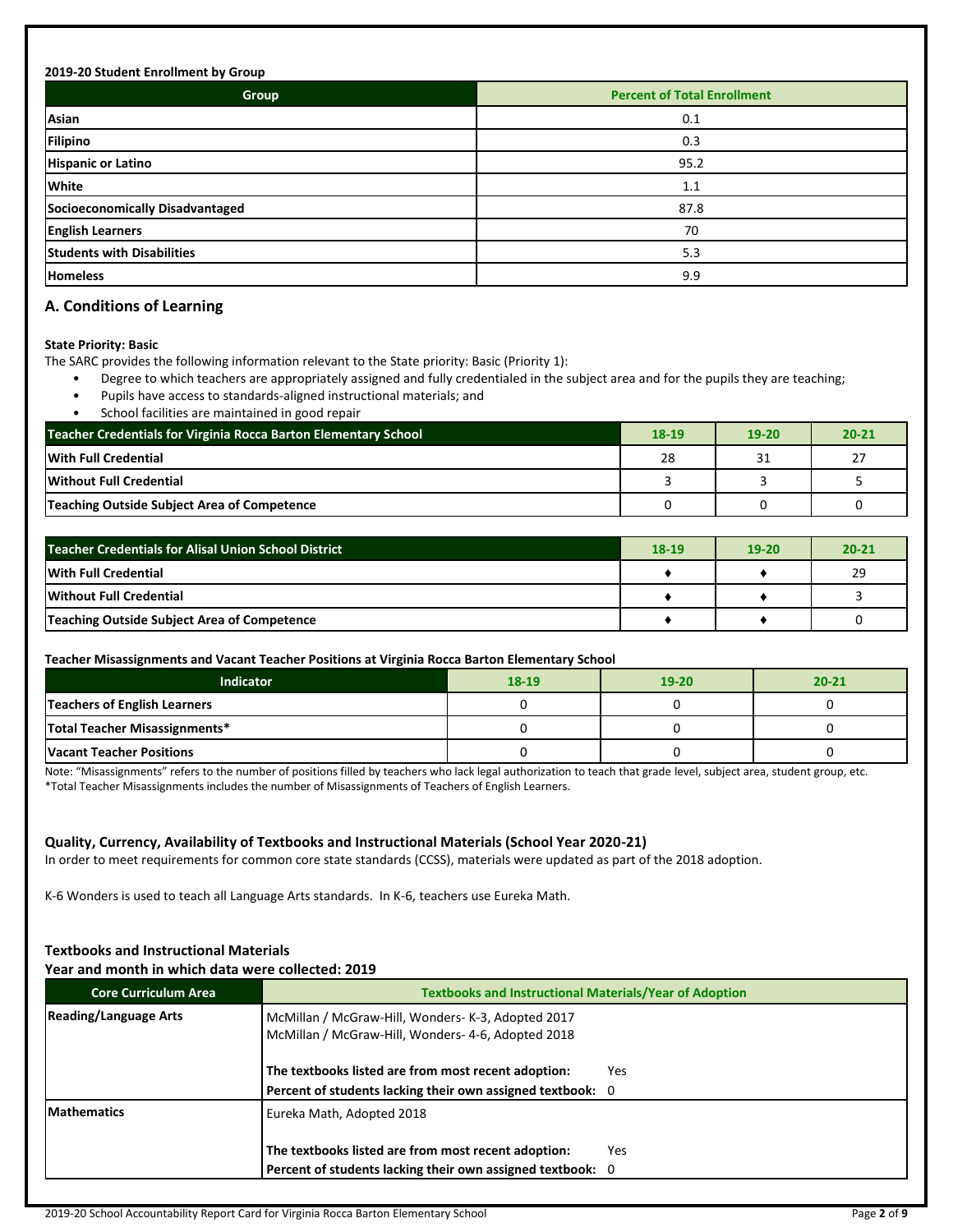| Core Curriculum Area                | <b>Textbooks and Instructional Materials/Year of Adoption</b>                                           |          |
|-------------------------------------|---------------------------------------------------------------------------------------------------------|----------|
| Science                             | Delta Foss- (Kinder-5th grades) - Adopted 2007<br>McGraw-Hill- (6th grade) - Adopted 2006               |          |
|                                     | The textbooks listed are from most recent adoption:                                                     | Yes      |
|                                     | Percent of students lacking their own assigned textbook: 0                                              |          |
| <b>History-Social Science</b>       | McGraw Hill, Imapact / Impacto, 4th-6th Grades - Adopted May 2019<br>McGraw-Hill, Vistas - Adopted 2006 |          |
|                                     | The textbooks listed are from most recent adoption:                                                     | Yes      |
|                                     | Percent of students lacking their own assigned textbook: 0                                              |          |
| <b>Foreign Language</b>             | Not applicable                                                                                          |          |
|                                     | The textbooks listed are from most recent adoption:                                                     | No       |
|                                     | Percent of students lacking their own assigned textbook:                                                | $\Omega$ |
| <b>Health</b>                       | Not applicable                                                                                          |          |
|                                     | The textbooks listed are from most recent adoption:                                                     | No       |
|                                     | Percent of students lacking their own assigned textbook: 0                                              |          |
| <b>Visual and Performing Arts</b>   | Not applicable                                                                                          |          |
|                                     | The textbooks listed are from most recent adoption:                                                     | No       |
|                                     | Percent of students lacking their own assigned textbook: 0                                              |          |
| <b>Science Laboratory Equipment</b> | Not applicable                                                                                          |          |
|                                     | The textbooks listed are from most recent adoption:                                                     | No       |
|                                     | Percent of students lacking their own assigned textbook:                                                | $\Omega$ |

Note: Cells with N/A values do not require data.

## **School Facility Conditions and Planned Improvements (Most Recent Year)**

Virginia Rocca Barton School was built in 1988. The school's basic repair needs are taken care of by the maintenance department.

We have one lead (daytime) custodian and two night custodians who keep our facilities clean. All classrooms and rest rooms are cleaned daily. District maintenance staff members repair major building structural problems, remove graffiti, and maintain landscaping on a regular basis.

## **School Facility Good Repair Status (Most Recent Year)**

Using the **most recently collected** FIT data (or equivalent), provide the following:

- Determination of repair status for systems listed
- Description of any needed maintenance to ensure good repair
- The year and month in which the data were collected
- The rate for each system inspected
- The overall rating

## **Year and month in which data were collected: August, 2020**

| <b>System Inspected</b>                                                   | <b>Repair Status</b> | <b>Repair Needed and</b><br><b>Action Taken or Planned</b> |
|---------------------------------------------------------------------------|----------------------|------------------------------------------------------------|
| Systems:<br>Gas Leaks, Mechanical/HVAC, Sewer                             | Good                 |                                                            |
| Interior:<br><b>Interior Surfaces</b>                                     | Good                 |                                                            |
| <b>Cleanliness:</b><br>Overall Cleanliness, Pest/Vermin Infestation       | Good                 |                                                            |
| <b>Electrical:</b><br>Electrical                                          | Good                 |                                                            |
| <b>Restrooms/Fountains:</b><br>Restrooms, Sinks/ Fountains                | Good                 |                                                            |
| Safety:<br>Fire Safety, Hazardous Materials                               | Good                 |                                                            |
| Structural:<br>Structural Damage, Roofs                                   | Good                 |                                                            |
| <b>External:</b><br>Playground/School Grounds, Windows/Doors/Gates/Fences | Good                 |                                                            |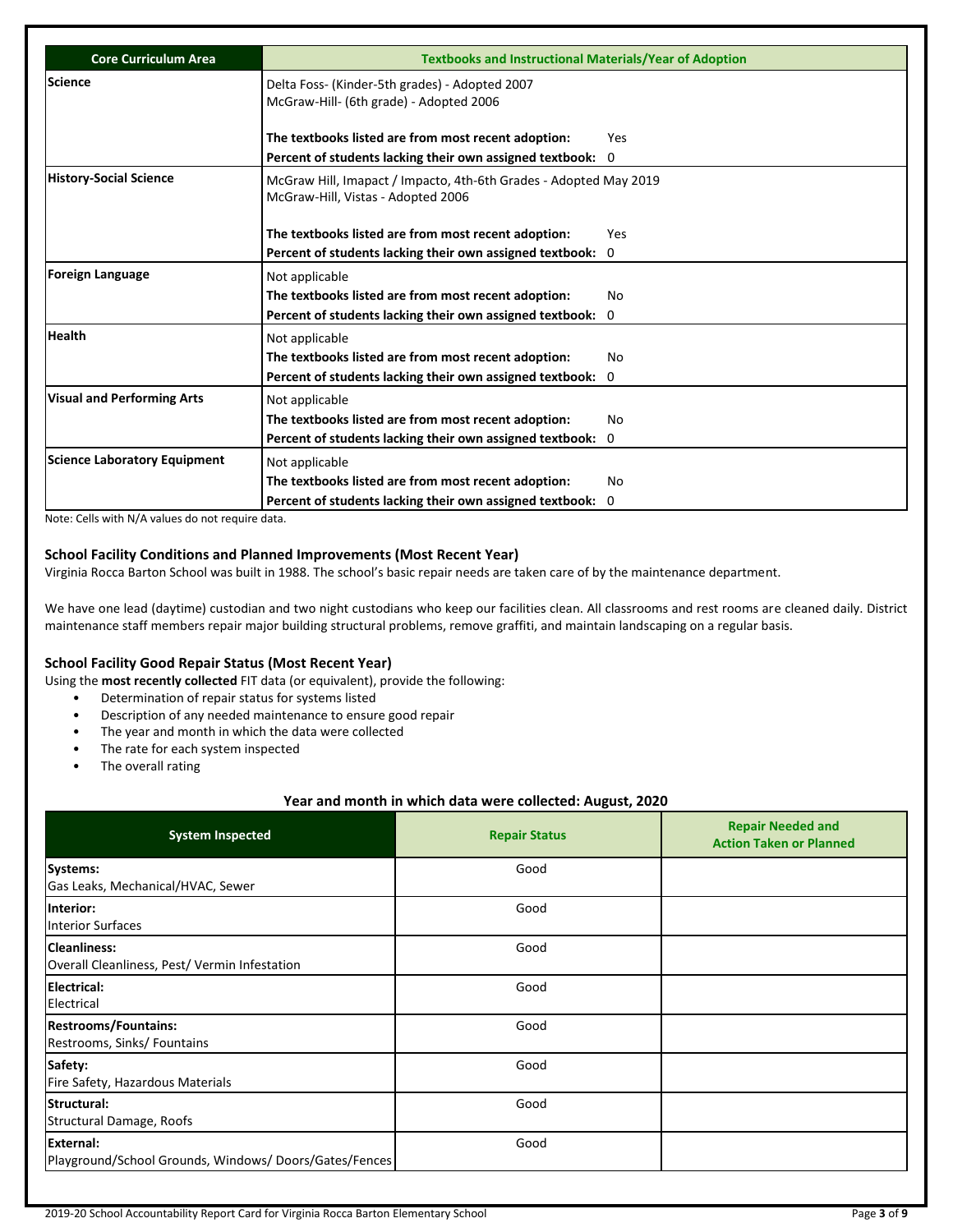| <b>System Inspected</b> | <b>Repair Status</b>     | <b>Repair Needed and</b><br><b>Action Taken or Planned</b> |
|-------------------------|--------------------------|------------------------------------------------------------|
| <b>Overall Rating</b>   | <b>Exemplary</b><br>Good |                                                            |

## **B. Pupil Outcomes**

#### **State Priority: Pupil Achievement**

The SARC provides the following information relevant to the State priority: Pupil Achievement (Priority 4):

- **Statewide assessments** (i.e., California Assessment of Student Performance and Progress [CAASPP] System, which includes the Smarter Balanced Summative Assessments for students in the general education population and the California Alternate Assessments [CAAs] for English language arts/literacy [ELA] and mathematics given in grades three through eight and grade eleven. Only eligible students may participate in the administration of the CAAs. CAAs items are aligned with alternate achievement standards, which are linked with the Common Core State Standards [CCSS] for students with the most significant cognitive disabilities); and
- The percentage of students who have successfully completed courses that satisfy the requirements for entrance to the University of California and the California State University, or career technical education sequences or programs of study.

## **CAASPP Test Results in ELA and Mathematics for All Students Grades Three through Eight and Grade Eleven**

**Percentage of Students Meeting or Exceeding the State Standard**

| Subject     | <b>School</b><br>18-19 | <b>School</b><br>19-20 | <b>District</b><br>18-19 | <b>District</b><br>19-20 | <b>State</b><br>18-19 | <b>State</b><br>19-20 |
|-------------|------------------------|------------------------|--------------------------|--------------------------|-----------------------|-----------------------|
| <b>IELA</b> | 32                     | N/A                    | 36                       | N/A                      | 50                    | N/A                   |
| Math        | 28                     | N/A                    | 28                       | N/A                      | 39                    | N/A                   |

Note: Cells with N/A values do not require data.

Note: The 2019-2020 data are not available. Due to the COVID-19 pandemic, Executive Order N-30-20 was issued which waived the requirement for statewide testing for the 2019-2020 school year.

Note: Percentages are not calculated when the number of students tested is ten or less, either because the number of students in this category is too small for statistical accuracy or to protect student privacy.

Note: ELA and mathematics test results include the Smarter Balanced Summative Assessment and the CAA. The "Percent Met or Exceeded" is calculated by taking the total number of students who met or exceeded the standard on the Smarter Balanced Summative Assessment plus the total number of students who met the standard (i.e., achieved Level 3-Alternate) on the CAAs divided by the total number of students who participated in both assessments.

## **CAASPP Test Results in Science for All Students Grades Five, Eight, and High School**

**Percentage of Students Meeting or Exceeding the State Standard**

| <b>Subject</b>   | <b>School</b> | <b>School</b> | <b>District</b> | <b>District</b> | <b>State</b> | <b>State</b> |
|------------------|---------------|---------------|-----------------|-----------------|--------------|--------------|
|                  | 18-19         | 19-20         | 18-19           | 19-20           | 18-19        | 19-20        |
| <b>Science</b> l |               | N/A           | 13              | N/A             | 30           | N/A          |

Note: Cells with N/A values do not require data.

Note: The 2019-2020 data are not available. Due to the COVID-19 pandemic, Executive Order N-30-20 was issued which waived the requirement for statewide testing for the 2019-2020 school year.

Note: The new California Science Test (CAST) was first administered operationally in the 2018-2019 school year.

#### **State Priority: Other Pupil Outcomes**

The SARC provides the following information relevant to the State priority: Other Pupil Outcomes (Priority 8):

• Pupil outcomes in the subject areas of physical education.

#### **2019-20 Percent of Students Meeting Fitness Standards**

| Grade<br>Level | 4 of 6 | 5 of 6 | 6 of 6 |
|----------------|--------|--------|--------|
|                | N/A    | N/A    | N/A    |
|                | N/A    | N/A    | N/A    |
| q              | N/A    | N/A    | N/A    |

Note: Cells with N/A values do not require data.

Note: The 2019–2020 data are not available. Due to the COVID-19 pandemic, Executive Order N-56-20 was issued which waived the requirement to administer the physical fitness performance test for the 2019–2020 school year.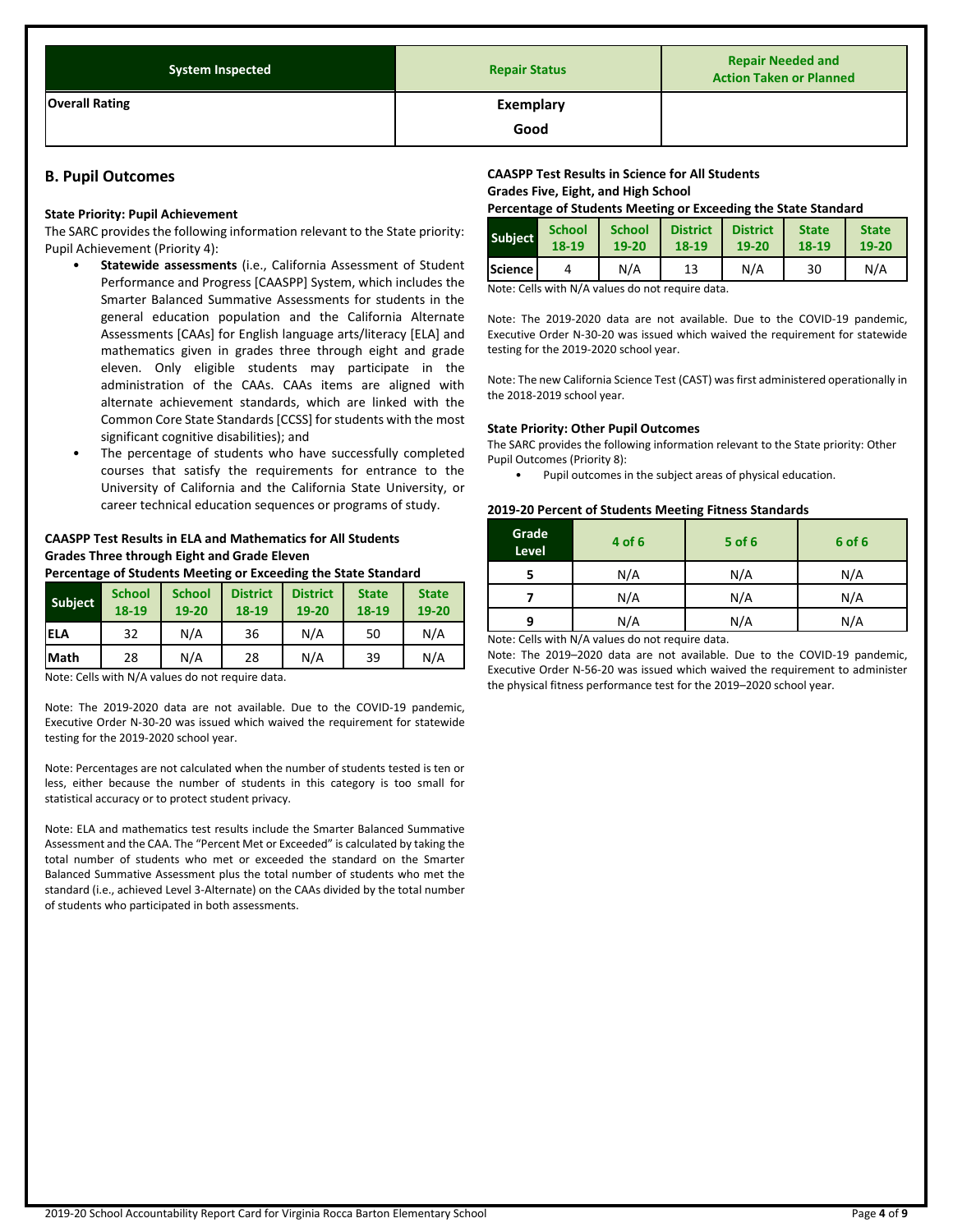| <b>Student Group</b>                                 | <b>Total</b><br><b>Enrollment</b> | <b>Number</b><br><b>Tested</b> | <b>Percent</b><br><b>Tested</b> | <b>Percent</b><br><b>Not Tested</b> | <b>Percent</b><br><b>Met or Exceeded</b> |
|------------------------------------------------------|-----------------------------------|--------------------------------|---------------------------------|-------------------------------------|------------------------------------------|
| <b>All Students</b>                                  | N/A                               | N/A                            | N/A                             | N/A                                 | N/A                                      |
| <b>Male</b>                                          | N/A                               | N/A                            | N/A                             | N/A                                 | N/A                                      |
| Female                                               | N/A                               | N/A                            | N/A                             | N/A                                 | N/A                                      |
| <b>Black or African American</b>                     | N/A                               | N/A                            | N/A                             | N/A                                 | N/A                                      |
| American Indian or Alaska Native                     | N/A                               | N/A                            | N/A                             | N/A                                 | N/A                                      |
| Asian                                                | N/A                               | N/A                            | N/A                             | N/A                                 | N/A                                      |
| <b>Filipino</b>                                      | N/A                               | N/A                            | N/A                             | N/A                                 | N/A                                      |
| <b>Hispanic or Latino</b>                            | N/A                               | N/A                            | N/A                             | N/A                                 | N/A                                      |
| Native Hawaiian or Pacific Islander                  | N/A                               | N/A                            | N/A                             | N/A                                 | N/A                                      |
| White                                                | N/A                               | N/A                            | N/A                             | N/A                                 | N/A                                      |
| <b>Two or More Races</b>                             | N/A                               | N/A                            | N/A                             | N/A                                 | N/A                                      |
| <b>Socioeconomically Disadvantaged</b>               | N/A                               | N/A                            | N/A                             | N/A                                 | N/A                                      |
| <b>English Learners</b>                              | N/A                               | N/A                            | N/A                             | N/A                                 | N/A                                      |
| <b>Students with Disabilities</b>                    | N/A                               | N/A                            | N/A                             | N/A                                 | N/A                                      |
| <b>Students Receiving Migrant Education Services</b> | N/A                               | N/A                            | N/A                             | N/A                                 | N/A                                      |
| <b>Foster Youth</b>                                  | N/A                               | N/A                            | N/A                             | N/A                                 | N/A                                      |
| <b>Homeless</b>                                      | N/A                               | N/A                            | N/A                             | N/A                                 | N/A                                      |

Note: Cells with N/A values do not require data.

Note: The 2019-2020 data are not available. Due to the COVID-19 pandemic, Executive Order N-30-20 was issued which waived the requirement for statewide testing for the 2019-2020 school year.

## **CAASPP Test Results in ELA by Student Group**

**Grades Three through Eight and Grade Eleven (School Year 2019-2020)**

| <b>Student Group</b>                                 | <b>Total</b><br><b>Enrollment</b> | <b>Number</b><br><b>Tested</b> | <b>Percent</b><br><b>Tested</b> | <b>Percent</b><br><b>Not Tested</b> | <b>Percent</b><br><b>Met or Exceeded</b> |
|------------------------------------------------------|-----------------------------------|--------------------------------|---------------------------------|-------------------------------------|------------------------------------------|
| <b>All Students</b>                                  | N/A                               | N/A                            | N/A                             | N/A                                 | N/A                                      |
| Male                                                 | N/A                               | N/A                            | N/A                             | N/A                                 | N/A                                      |
| Female                                               | N/A                               | N/A                            | N/A                             | N/A                                 | N/A                                      |
| <b>Black or African American</b>                     | N/A                               | N/A                            | N/A                             | N/A                                 | N/A                                      |
| American Indian or Alaska Native                     | N/A                               | N/A                            | N/A                             | N/A                                 | N/A                                      |
| Asian                                                | N/A                               | N/A                            | N/A                             | N/A                                 | N/A                                      |
| <b>Filipino</b>                                      | N/A                               | N/A                            | N/A                             | N/A                                 | N/A                                      |
| <b>Hispanic or Latino</b>                            | N/A                               | N/A                            | N/A                             | N/A                                 | N/A                                      |
| Native Hawaiian or Pacific Islander                  | N/A                               | N/A                            | N/A                             | N/A                                 | N/A                                      |
| White                                                | N/A                               | N/A                            | N/A                             | N/A                                 | N/A                                      |
| <b>Two or More Races</b>                             | N/A                               | N/A                            | N/A                             | N/A                                 | N/A                                      |
| <b>Socioeconomically Disadvantaged</b>               | N/A                               | N/A                            | N/A                             | N/A                                 | N/A                                      |
| <b>English Learners</b>                              | N/A                               | N/A                            | N/A                             | N/A                                 | N/A                                      |
| <b>Students with Disabilities</b>                    | N/A                               | N/A                            | N/A                             | N/A                                 | N/A                                      |
| <b>Students Receiving Migrant Education Services</b> | N/A                               | N/A                            | N/A                             | N/A                                 | N/A                                      |
| <b>Foster Youth</b>                                  | N/A                               | N/A                            | N/A                             | N/A                                 | N/A                                      |
| <b>Homeless</b>                                      | N/A                               | N/A                            | N/A                             | N/A                                 | N/A                                      |

Note: Cells with N/A values do not require data.

Note: The 2019-2020 data are not available. Due to the COVID-19 pandemic, Executive Order N-30-20 was issued which waived the requirement for statewide testing for the 2019-2020 school year.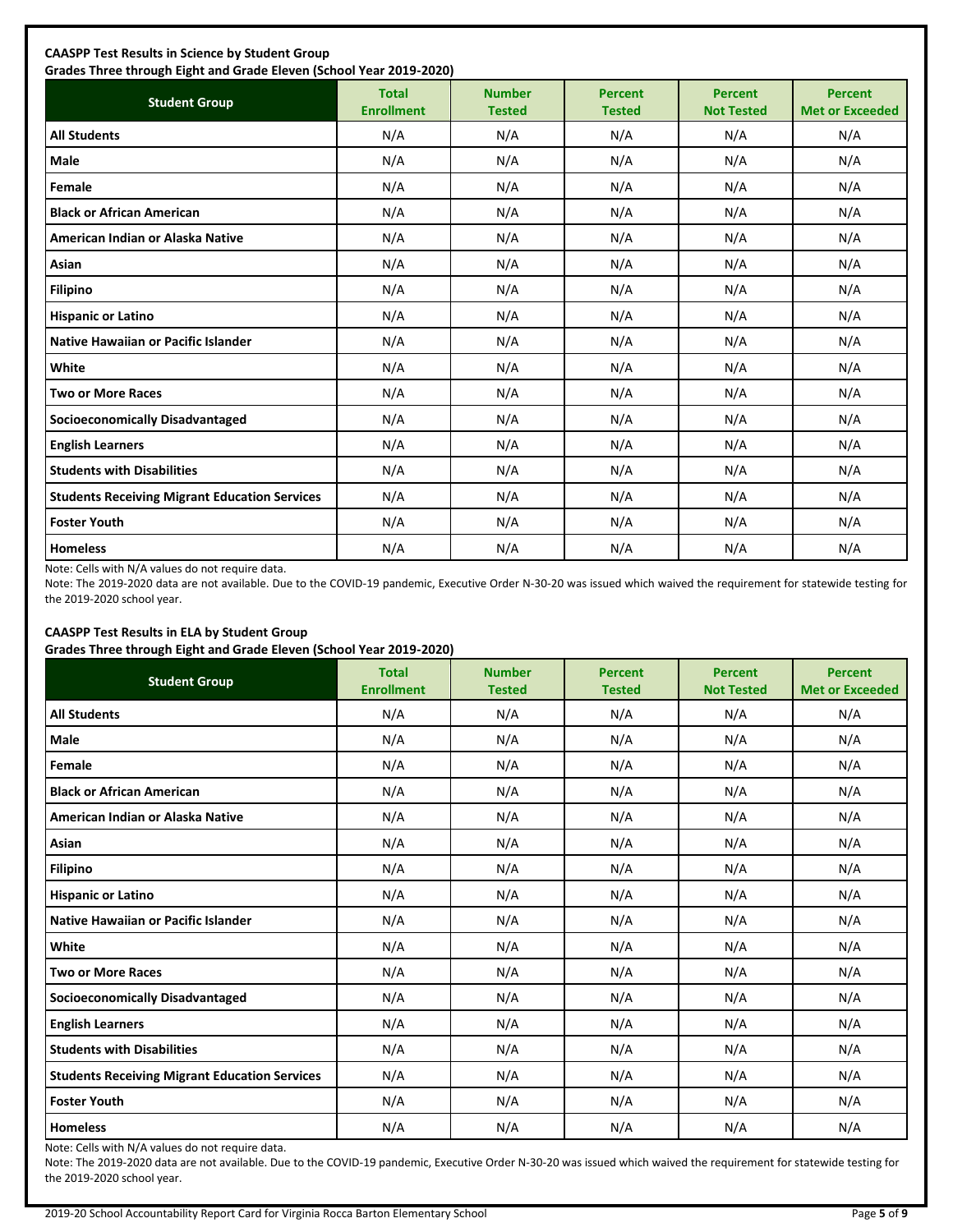#### **CAASPP Test Results in Mathematics by Student Group Grades Three through Eight and Grade Eleven (School Year 2019-2020)**

| Grades Timed through Eight and Grade Eleven (School Tear 2015-2020)<br><b>Student Group</b> | <b>Total</b><br><b>Enrollment</b> | <b>Number</b><br><b>Tested</b> | <b>Percent</b><br><b>Tested</b> | <b>Percent</b><br><b>Not Tested</b> | <b>Percent</b><br><b>Met or Exceeded</b> |
|---------------------------------------------------------------------------------------------|-----------------------------------|--------------------------------|---------------------------------|-------------------------------------|------------------------------------------|
| <b>All Students</b>                                                                         | N/A                               | N/A                            | N/A                             | N/A                                 | N/A                                      |
| Male                                                                                        | N/A                               | N/A                            | N/A                             | N/A                                 | N/A                                      |
| Female                                                                                      | N/A                               | N/A                            | N/A                             | N/A                                 | N/A                                      |
| <b>Black or African American</b>                                                            | N/A                               | N/A                            | N/A                             | N/A                                 | N/A                                      |
| American Indian or Alaska Native                                                            | N/A                               | N/A                            | N/A                             | N/A                                 | N/A                                      |
| Asian                                                                                       | N/A                               | N/A                            | N/A                             | N/A                                 | N/A                                      |
| Filipino                                                                                    | N/A                               | N/A                            | N/A                             | N/A                                 | N/A                                      |
| <b>Hispanic or Latino</b>                                                                   | N/A                               | N/A                            | N/A                             | N/A                                 | N/A                                      |
| <b>Native Hawaiian or Pacific Islander</b>                                                  | N/A                               | N/A                            | N/A                             | N/A                                 | N/A                                      |
| White                                                                                       | N/A                               | N/A                            | N/A                             | N/A                                 | N/A                                      |
| <b>Two or More Races</b>                                                                    | N/A                               | N/A                            | N/A                             | N/A                                 | N/A                                      |
| <b>Socioeconomically Disadvantaged</b>                                                      | N/A                               | N/A                            | N/A                             | N/A                                 | N/A                                      |
| <b>English Learners</b>                                                                     | N/A                               | N/A                            | N/A                             | N/A                                 | N/A                                      |
| <b>Students with Disabilities</b>                                                           | N/A                               | N/A                            | N/A                             | N/A                                 | N/A                                      |
| <b>Students Receiving Migrant Education Services</b>                                        | N/A                               | N/A                            | N/A                             | N/A                                 | N/A                                      |
| <b>Foster Youth</b>                                                                         | N/A                               | N/A                            | N/A                             | N/A                                 | N/A                                      |
| <b>Homeless</b>                                                                             | N/A                               | N/A                            | N/A                             | N/A                                 | N/A                                      |

Note: Cells with N/A values do not require data.

Note: The 2019-2020 data are not available. Due to the COVID-19 pandemic, Executive Order N-30-20 was issued which waived the requirement for statewide testing for the 2019-2020 school year.

## **C. Engagement**

#### **State Priority: Parental Involvement**

- The SARC provides the following information relevant to the State priority: Parental Involvement (Priority 3):
	- Efforts the school district makes to seek parent input in making decisions for the school district and each school site

#### **Opportunities for Parental Involvement (School Year 2020-21)**

Virginia Rocca Barton parents serve on our School Site Council, ELAC and DAC/DELAC. They help us make decisions about what is best for our school. With the extension of the Shelter in Place orders established by both the local, and state governments, parent involvement also had to evolve; namely to virtual/online participations.

Parents are invited to participate in our virtual Back-to-School Night, and Open House in both the Fall, and Spring semesters respectively. Parents had the opportunity to learn/ collaborate with each other with the continuance of the Parenting Partners, and Family Meals Challenge programs. They also maintained ongoing communication with their student's teachers through either virtual, phone, or online messaging platform.

Parents are also welcome to visit their children's classrooms. If you are interested in participating in any of the parent involvement opportunities at the school, please call the front office to discuss at (831) 753-5770.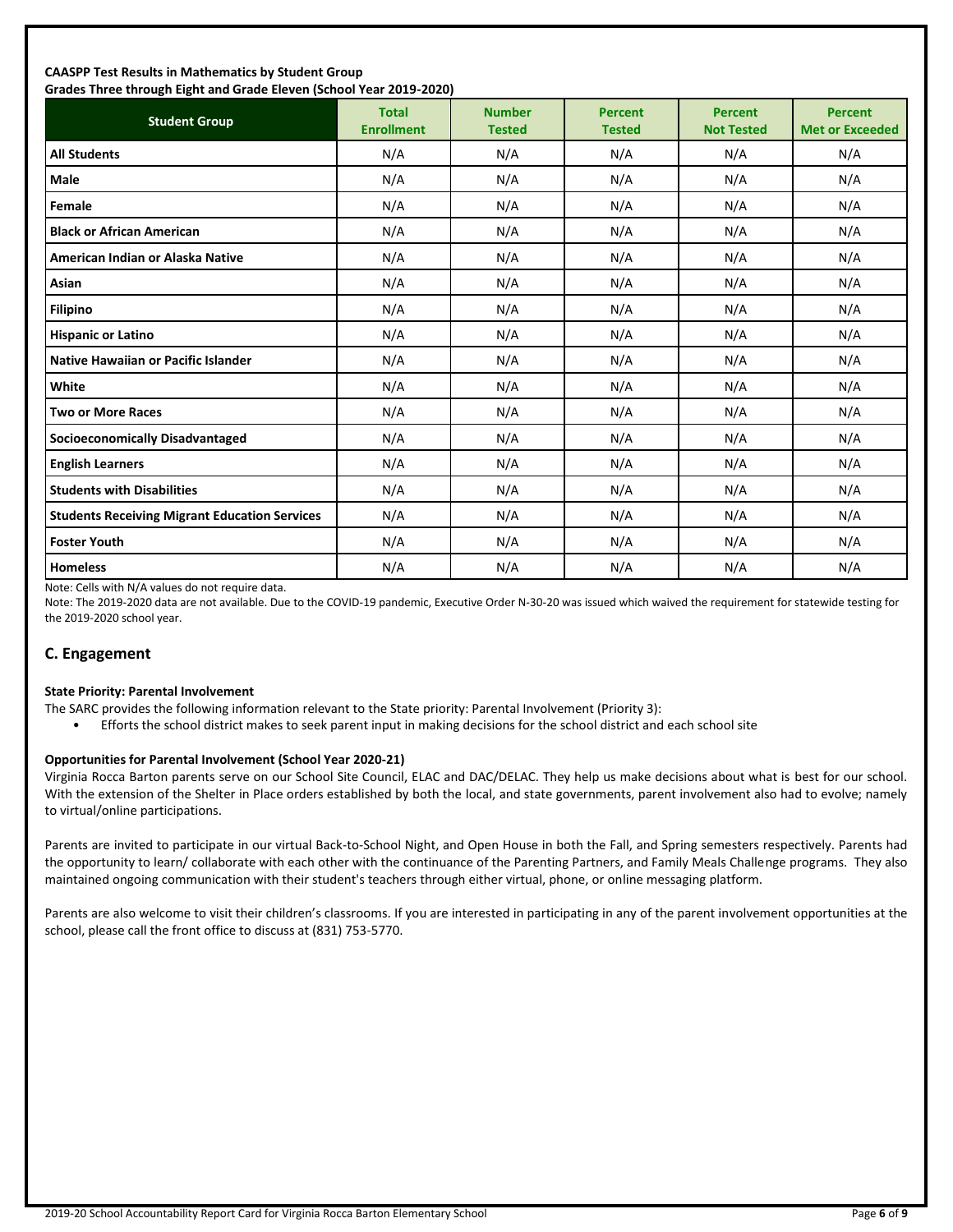## **State Priority: School Climate**

The SARC provides the following information relevant to the State priority: School Climate (Priority 6):

- Pupil suspension rates;
- Pupil expulsion rates; and
- Other local measures on the sense of safety.

#### **School Safety Plan (School Year 2020-2021)**

The school Emergency Preparedness Plan includes procedures for emergencies such as fire, earthquakes, lockdowns, and intruder alerts. Other logistical items such as location of exit routes, and inventories of emergency supplies, are also included. The VRB Safety Plan is available in the school office, and is reviewed with all staff during one of our staff meetings. Our school participates in monthly drills that take place for fire, earthquake, and lockdowns. Emergency preparedness trainings for all staff members take place annually; as a district and school we will be implementing the ALICE strategies in case of an active shooter on campus.

With the implementation of the countywide shelter in place order due to the ongoing COVID 19 pandemic, we have also made adjustments to adhere to safety protocols for staff working on campus. Our campus has been closed to the general public since the beginning of the school year, parents needing any assistance will call the main office for support.

While on campus, staff is to:

- 1. Please notify office staff via email Friday before you will be on campus, (week at a time);
- 2. Please enter the main office through the glass door behind the office;
- 3. Get temperature checked in the office breezeway;
- 4. Adhere to social distancing standards, wear masks, refrain from congregating in large groups.

#### **Suspensions and Expulsions**

#### **(data collected between July through June, each full school year respectively)**

| Rate               | <b>School</b><br>2017-18 | <b>School</b><br>2018-19 | <b>District</b><br>2017-18 | <b>District</b><br>2018-19 | <b>State</b><br>2017-18 | <b>State</b><br>2018-19 |
|--------------------|--------------------------|--------------------------|----------------------------|----------------------------|-------------------------|-------------------------|
| <b>Suspensions</b> | 0.7                      | 0.2                      | 1.5                        | <b></b>                    | 3.5                     | 3.5                     |
| <b>Expulsions</b>  | 0.0                      | 0.0                      | 0.0                        | 0.0                        | 0.1                     | 0.1                     |

## **Suspensions and Expulsions for School Year 2019-2020 Only**

#### **(data collected between July through February, partial school year due to the COVID-19 pandemic)**

| Rate              | <b>School</b><br>2019-20 | <b>District</b><br>2019-20 | <b>State</b><br>2019-20 |
|-------------------|--------------------------|----------------------------|-------------------------|
| Suspensions       |                          |                            |                         |
| <b>Expulsions</b> |                          |                            |                         |

Note: The 2019-2020 suspensions and expulsions rate data are not comparable to prior year data because the 2019-2020 school year is a partial school year due to the COVID-19 crisis. As such, it would be inappropriate to make any comparisons in rates of suspensions and expulsions in the 2019-2020 school year compared to prior years.

## **D. Other SARC Information**

The information in this section is required to be in the SARC but is not included in the state priorities for LCFF.

#### **Ratio of Pupils to Academic Counselor (School Year 2019-2020)**

| <b>Title</b>                       | -<br>Raulo |
|------------------------------------|------------|
| .counselor<br>л<br>$-0.00000$<br>- | 704        |

\*One full time equivalent (FTE) equals one staff member working full time; one FTE could also represent two staff members who each work 50 percent of full time.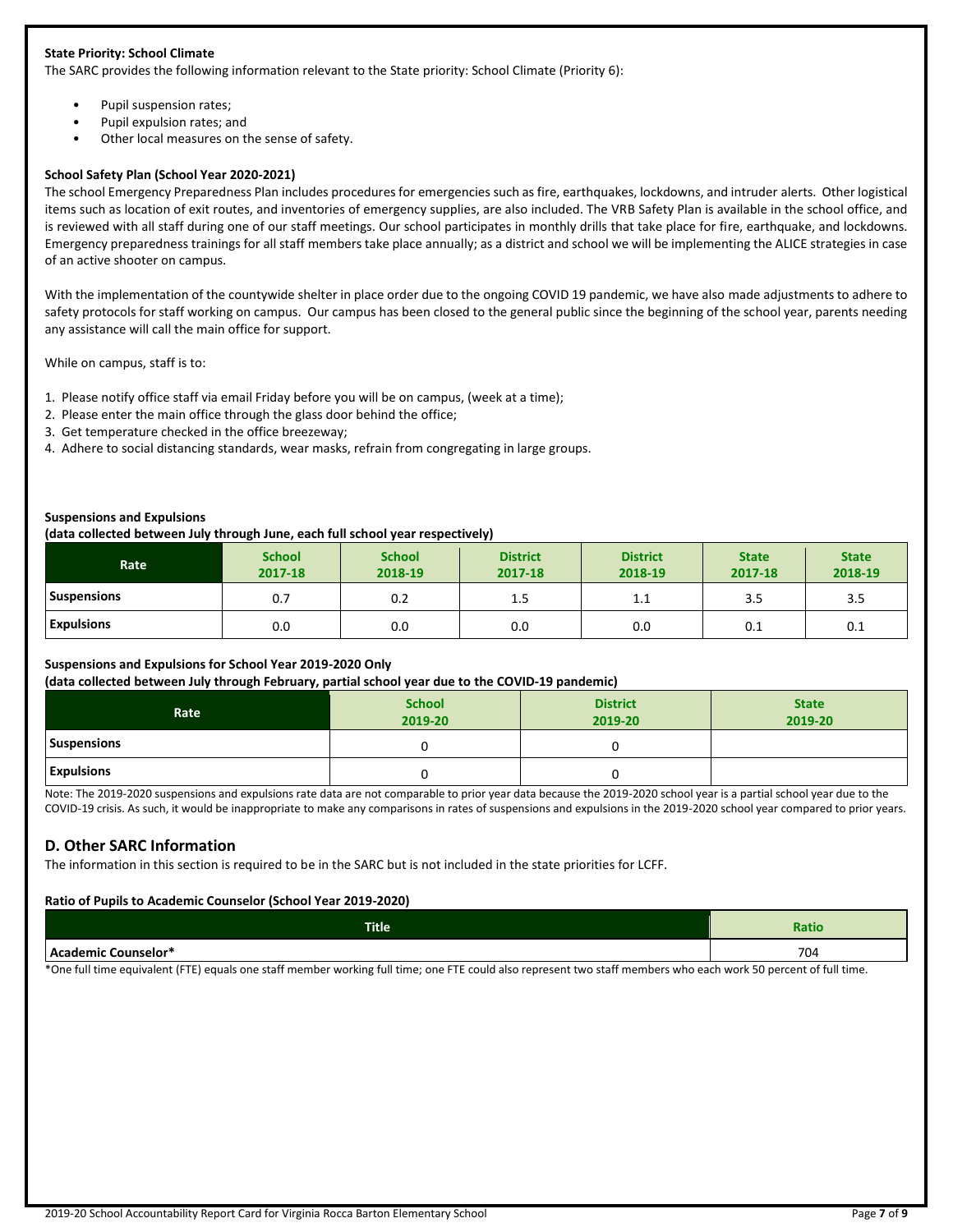| <b>Title</b>                                               | <b>Number of Full-Time Equivalent</b><br>$($ FTE $)$ |
|------------------------------------------------------------|------------------------------------------------------|
| <b>Counselor (Social/Behavioral or Career Development)</b> |                                                      |
| Library Media Teacher (Librarian)                          |                                                      |
| Library Media Services Staff (Paraprofessional)            |                                                      |
| Psychologist                                               |                                                      |
| <b>Social Worker</b>                                       |                                                      |
| <b>Nurse</b>                                               |                                                      |
| Speech/Language/Hearing Specialist                         |                                                      |
| <b>Resource Specialist (non-teaching)</b>                  |                                                      |
| Other                                                      |                                                      |

als one staff member working full time; one FTE could also represent two staff members who each work 50 percent of full time.

## **Average Class Size and Class Size Distribution (Elementary)**

| Grade<br>Level | 2017-18<br><b>Average</b><br><b>Class</b><br><b>Size</b> | 2017-18<br># of<br>Classes*<br><b>Size</b><br>$1 - 20$ | 2017-18<br># of<br>Classes*<br><b>Size</b><br>$21 - 32$ | 2017-18<br># of<br>Classes*<br><b>Size</b><br>$33+$ | 2018-19<br><b>Average</b><br><b>Class</b><br><b>Size</b> | 2018-19<br># $of$<br>Classes*<br><b>Size</b><br>$1 - 20$ | 2018-19<br># $of$<br>Classes*<br><b>Size</b><br>21-32 | 2018-19<br># of<br>Classes*<br><b>Size</b><br>$33+$ | 2019-20<br><b>Average</b><br><b>Class</b><br><b>Size</b> | 2019-20<br># of<br>Classes*<br><b>Size</b><br>$1 - 20$ | 2019-20<br># of<br>Classes*<br><b>Size</b><br>$21 - 32$ | 2019-20<br># of<br>Classes*<br><b>Size</b><br>$33+$ |
|----------------|----------------------------------------------------------|--------------------------------------------------------|---------------------------------------------------------|-----------------------------------------------------|----------------------------------------------------------|----------------------------------------------------------|-------------------------------------------------------|-----------------------------------------------------|----------------------------------------------------------|--------------------------------------------------------|---------------------------------------------------------|-----------------------------------------------------|
| К              | 26                                                       |                                                        | 5                                                       |                                                     | 21                                                       | $\overline{4}$                                           | $\mathbf{1}$                                          |                                                     | 10                                                       | 10                                                     |                                                         |                                                     |
| 1              | 22                                                       |                                                        | 5                                                       |                                                     | 25                                                       |                                                          | 4                                                     |                                                     | 21                                                       | 3                                                      | 1                                                       |                                                     |
| $\overline{2}$ | 25                                                       |                                                        | 5                                                       |                                                     | 28                                                       |                                                          | 4                                                     |                                                     | 25                                                       |                                                        | 4                                                       |                                                     |
| 3              | 25                                                       |                                                        | 4                                                       |                                                     | 23                                                       |                                                          | 5                                                     |                                                     | 26                                                       |                                                        | 4                                                       |                                                     |
| 4              | 28                                                       |                                                        | 4                                                       |                                                     | 25                                                       |                                                          | 4                                                     |                                                     | 28                                                       |                                                        | 4                                                       |                                                     |
| 5              | 26                                                       |                                                        | 4                                                       |                                                     | 27                                                       |                                                          | 4                                                     |                                                     | 20                                                       | $\overline{2}$                                         | 3                                                       |                                                     |
| 6              | 31                                                       |                                                        | 3                                                       | 1                                                   | 30                                                       |                                                          | $\overline{2}$                                        | $\overline{2}$                                      | 22                                                       | 1                                                      | 4                                                       |                                                     |
| Other**        |                                                          |                                                        |                                                         |                                                     |                                                          |                                                          |                                                       |                                                     |                                                          |                                                        |                                                         |                                                     |

\*Number of classes indicates how many classes fall into each size category (a range of total students per class).

\*\* "Other" category is for multi-grade level classes.

## **Professional Development (Most Recent Three Years)**

| Measure.                                                                        | 2018-19 | $7019 - 20$ | 2020-21 |
|---------------------------------------------------------------------------------|---------|-------------|---------|
| Number of school days dedicated to Staff Development and Continuous Improvement |         |             |         |

The major areas of professional development for teachers in 2019-2020 included the following:

- Standards-based planning for instruction, learning and assessment
- **Explicit Direct Instruction**
- Bilingual Transference (for teachers facilitating Alternative Bilingual Education classes)
- Lesson Design and Engagement
- Coaching Cycles (for Academic Coaches)
- Teaching to the Math standards
- PBIS Tier I, II, III
- Restorative Justice
- GLAD Training
- Grade Level Team (GLT) release time
- Guided Language Acquisition Design (GLAD) Training
- K-2 Literacy
- CABE
- Write Up a Storm Training

Professional development was delivered through grade level sessions during regular work days with release time for classroom teachers.

Teachers were supported during implementation by the site's Academic Coach.